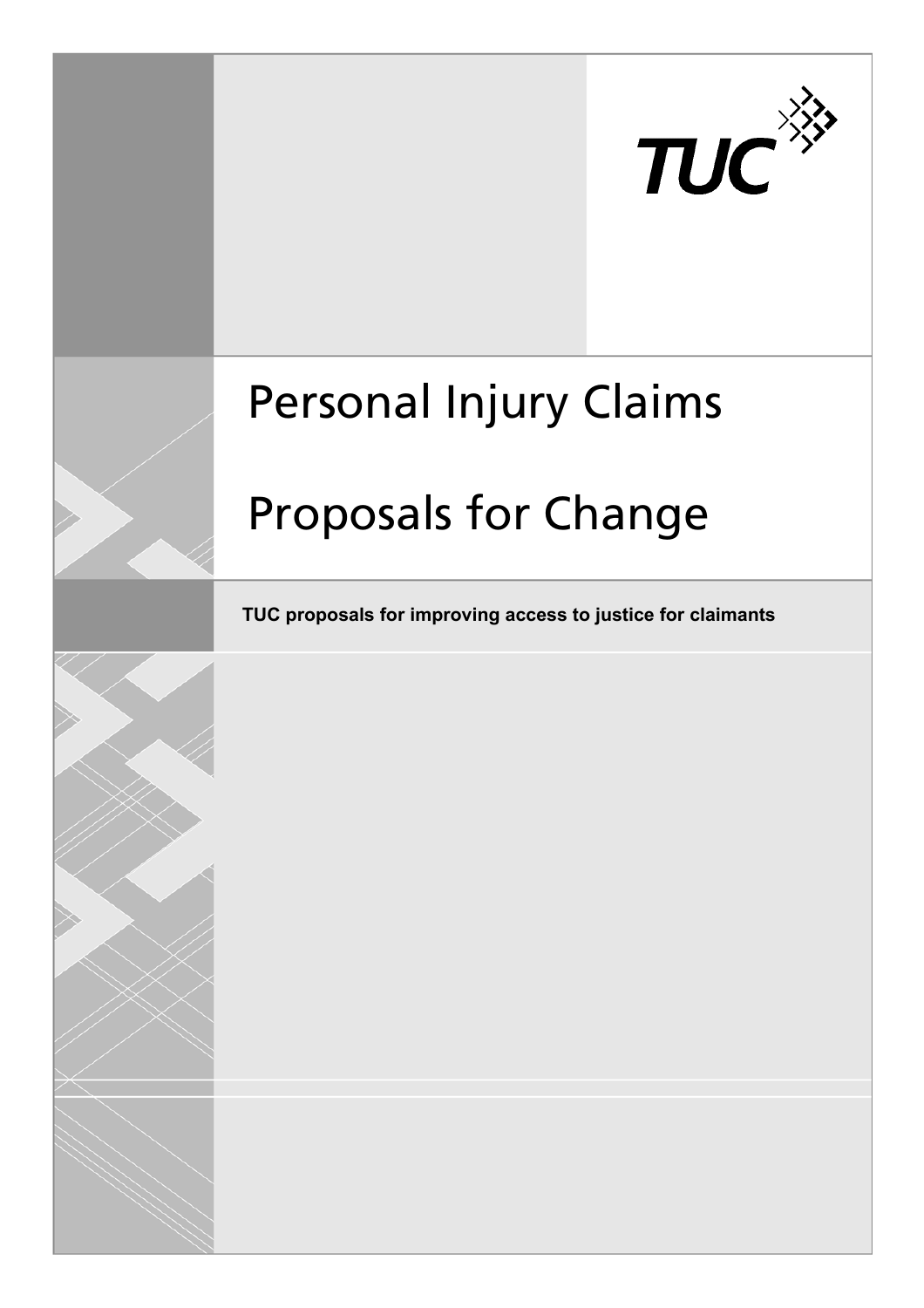

# Personal Injury Claims

There have been growing calls for changes to the way that personal injury claims are handled. It is claimed that costs are too high, claims often take too long to settle, and that they fuel the "compensation culture".

Among the "solutions" proposed are reducing the role of lawyers, increasing the small claims limit, or even removing the entire process from the legal system.

For the TUC, much of this debate seems to have been driven by an attempt to reduce either the number of those, including workers and their families, who get compensation following an illness or injury caused by the fault of employers and others, or to cut the level of payments.

While it is agreed there is scope for improvements to the personal injury claims procedures, many of the criticisms being voiced at present are aimed more at reducing costs for blameworthy employers and others and their insurance companies, rather than promoting the rights or interests of claimants. In reality the present system is working remarkably well for employers, and claims that the system is totally broken do not hold water.

## Compensation Culture?

Every year over 850,000 people are injured or made ill as a result of their job and over 25,000 people are forced to give up work every year as a result of a work-related injury or illness. Of those only around 10% will actually get any form of compensation from either their employer, or from the state.

In fact the number of claims for compensation from employers as a result of accidents have fallen every year for the last five years and, despite the introduction of "no win – no fee" claims, the total costs of compensation cases in Britain has remained, in real terms, static since 1989.

The reality is that Britain pays out much less in civil compensation as a proportion of its GDP than any other major European country apart from Denmark, and a third of that of the USA.

## Trade Union Legal Services

Trade unions provide easy access to a wide range of high quality legal support for members. The legal cover includes personal injury (including advice for those the subject of criminal assault while at work), employment law advice,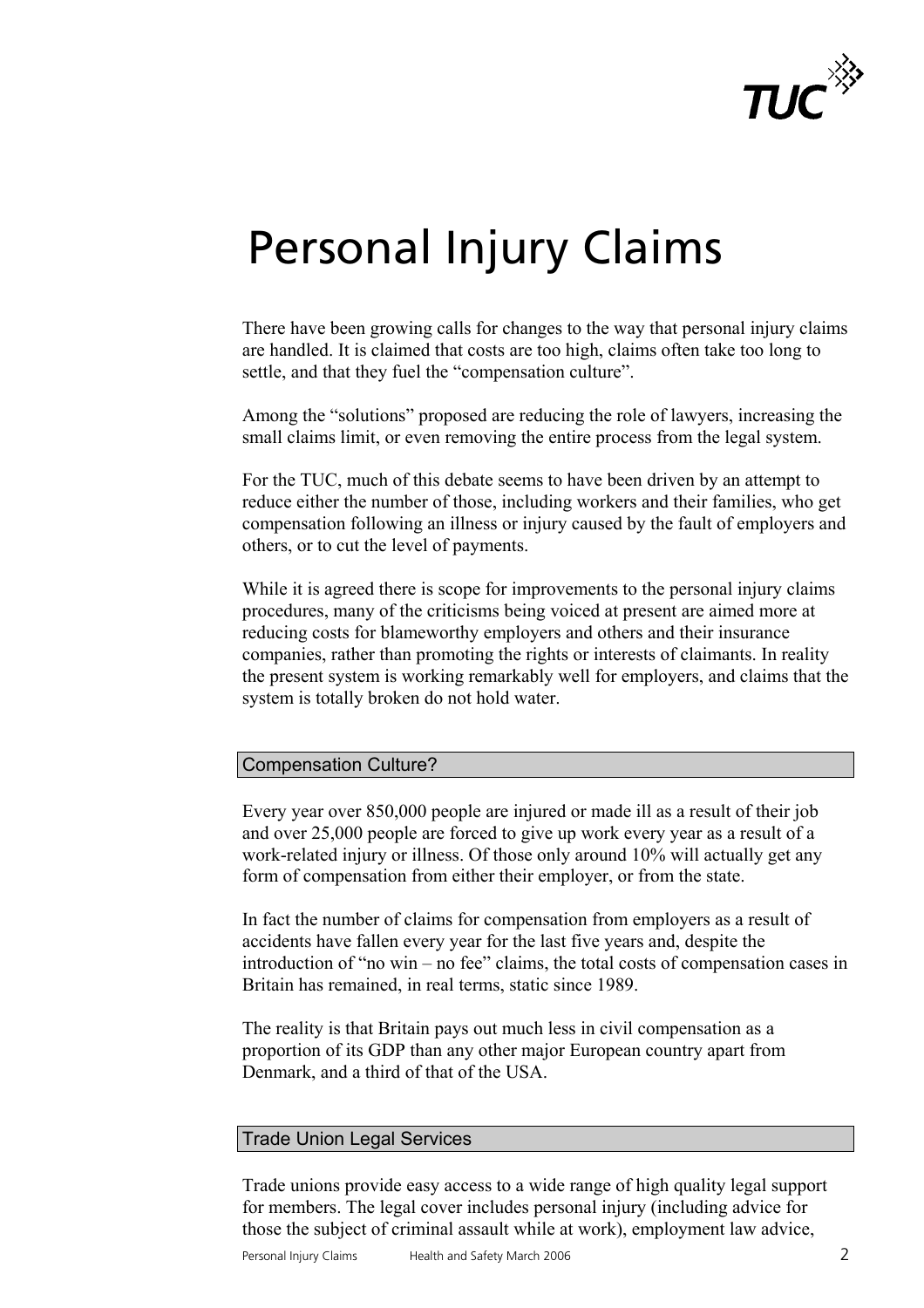

conveyancing, wills, free legal advice helplines and criminal advice. Unions affiliated to the TUC also represent members injured outside the workplace and their families wherever they may suffer injury through no fault of their own. The vast majority of trade unions offer some legal services to the families of members, usually partners and children.

Trade unions are non-profit making and exist to support and protect their members. Most claims management companies on the other hand are profitmaking bodies that make their living through selling cases on to a panel of solicitors and whose main responsibility is to their shareholders. Likewise the main interest of the legal expense insurer and the law firm is to maximise profit and avoid unnecessary risk.

Trade unions represent more people making personal injury claims than any other body. Last year there were 64,000 new cases instigated through trade unions. The service unions provide is second to none. Union legal services represent tremendous value for members, for the legal system and also for the employers and insurers. In 2005 the Lord Chancellor stated "Trade union legal services are the foundation stone to a progressive and fair society. If we don't have an effective legal redress against employers then we can't ensure that standards are kept up."

#### **Case study**

A train driver took a claim for personal injury through a claims management company. He was dissatisfied with the service he was getting and approached his union. The union solicitors did not only pursue his personal injury claim, they also saw he had a claim under the Disability Discrimination Act and pursued that as well. As a result he received £41,000 compensation and his employers were ordered by a tribunal to send all managers on disability rights training.

Legal services have long been an important part of the trade union movement's work and can have a major impact on the lives of those who claim. Trade unions have taken almost all the cases that have lead the way in the personal injury field, creating legal precedent in a wide range of cases including stress, asbestos, occupational deafness, asthma, latex allergy and even passive smoking.

Apart from giving access to justice for many millions of workers, union claims for compensation also help ensure that employers have to take responsibility for their actions and hopefully encourage them to prevent further injury and illness in the future.

The primary role of unions is in prevention and, unlike most claims management companies, whose role is to try to encourage anyone to claim, unions will first and foremost try to ensure that there is a safe working environment that prevents workers being made ill or injured.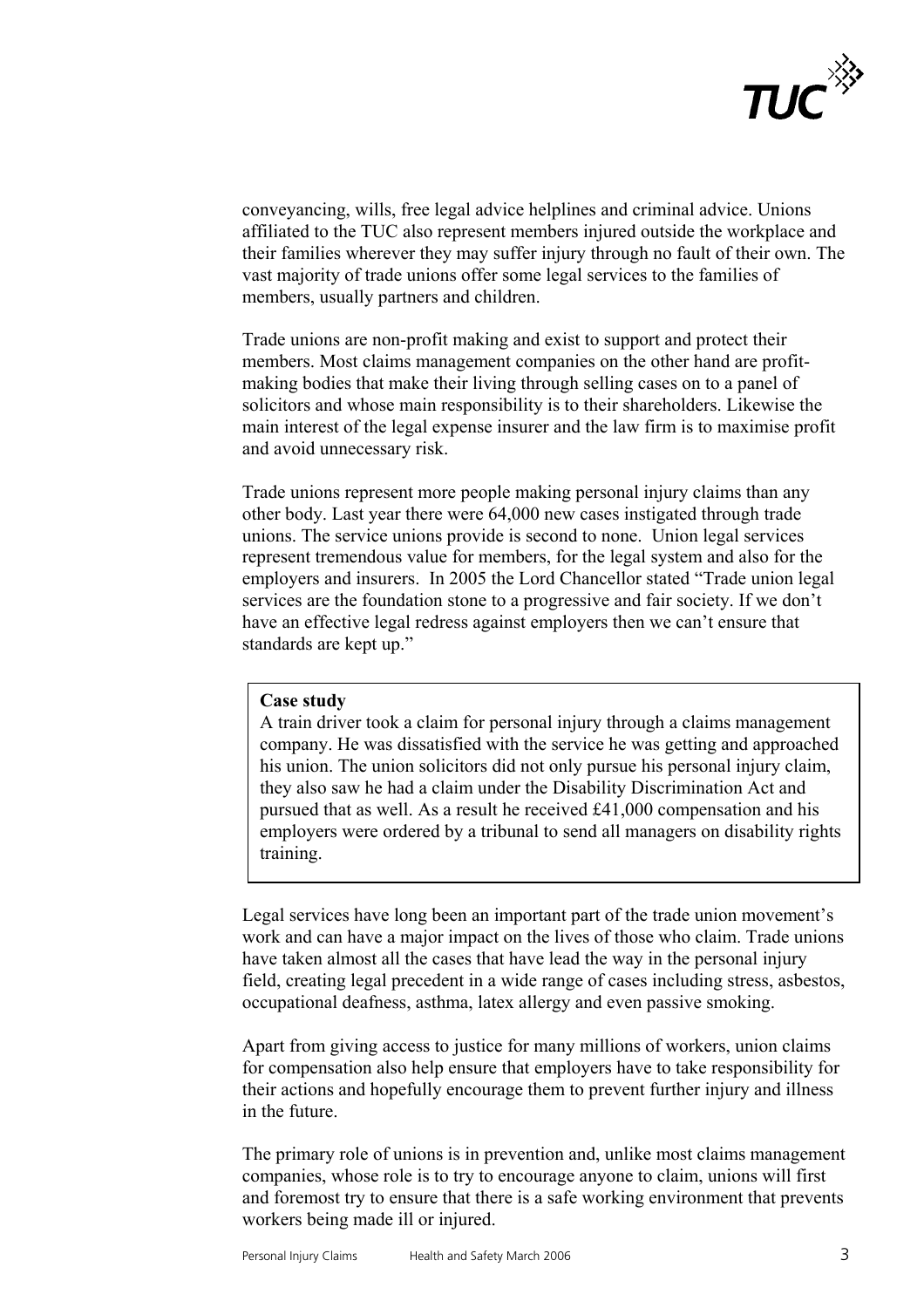

Where a member makes a claim unions will normally seek an early settlement and will aim to keep legal and medical costs to a minimum. In addition union involvement provides a useful filtering mechanism which prevents frivolous claims, while at the same time giving an increased level of protection to claimants.

Unions do not charge costs or deduct from damages in personal injury cases. The amount that the member wins is the amount they will normally get. This means the norm in a union backed case is for "no fee: win or lose". The member will not have to pay additional costs should they lose a case, unlike most Conditional Fee Arrangements (also called "No win - No fee" schemes) where there are can be disbursements, medical costs and an insurance premium to pay if the case is lost and fees to pay on winning.

Members and their families who benefit from union legal services also do not need Before The Event insurance - where an average premium is £20 a year despite the vast majority of people having such insurance bolted on to a household or other insurance policy. There is evidence that most people with BTE insurance do not even know they have it and have never specifically asked for it and it is not free. A large number of people have paid for more than one policy anyway.

Unions are also more likely to advise members to claim compensation from other sources such as the state-run Industrial Injuries scheme rather than rushing into litigation.

#### **Case Study**

A union member received £1,250 in compensation after a car crash, and then got a bill for over £2,000 from the claims management company that had handled his case. This debt was made up of a "loan" of almost £1,000, with interest at 15.9% APR, a "document fee" of £20 and £799 disbursements. Had his solicitor followed law society rules and advised him to approach his union, he would not have had to pay a penny in legal costs.

Trade unions won compensation for personal injury of over £300 million in 2004. This figure has remained at around the same level for the past four years.

In addition the trade union network of over 150,000 safety representatives ensures a clear link between injury/illness and prevention and ensures that, where an injury happens, or a worker is made ill through work, immediate action is taken to ensure there is no repetition. Trade union activity within the workplace has been shown to reduce serious injury levels by 50% and general injury and ill health by approximately 30%.

It is also very important to understand that union legal work on personal injury also complements union legal work on employment rights, and equalities. This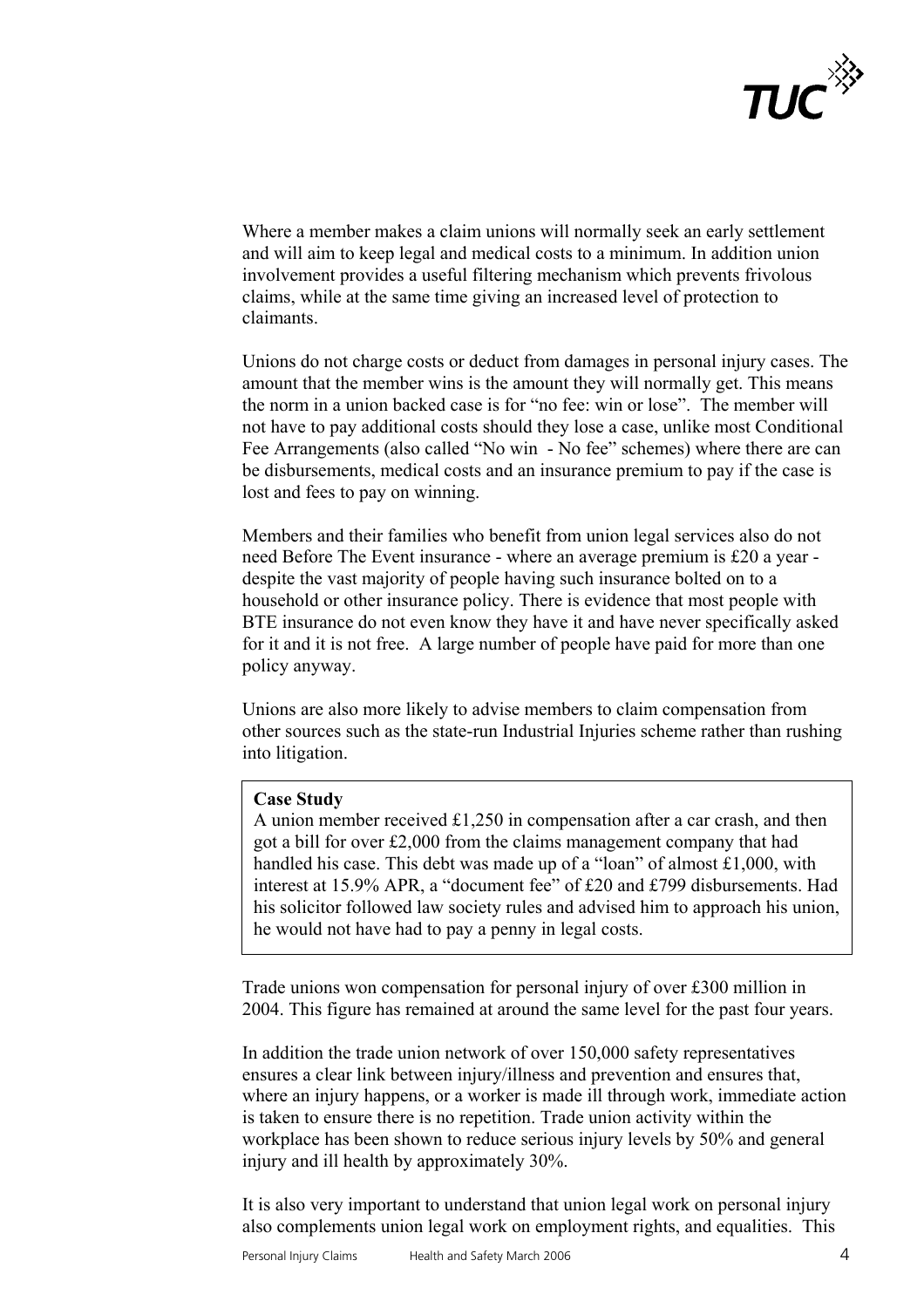

is crucial to consideration of access to justice for many people.

# Need for change?

The TUC accepts that the current system, on occasions, is failing to deliver for claimants and can lead to unnecessary costs being incurred.

The TUC would welcome improvements to the way that claims are handled with a view to increasing access to justice and streamlining the current procedures.

Personal Injury cases are not comparable with most other claims for a number of reasons.

- Damages are a much more complex issue than in other cases and can be more complex still in the Employers' Liability field. Claims require legal advice as to the appropriate medical expert and the correct level of damages. Claimants also need guidance regarding what other claims for loss of expense can be made such as loss of promotion prospects, etc. There is evidence that, where offers are made with legal advice, they are around 50% higher than when no legal advice is received.
- The defendants (that is the employers or the driver in a road traffic case and others) are invariably insured. They therefore will instruct lawyers to represent them, even in small claims when the injured worker is unable to use the "no win - no fee" option.
- Personal injury claims in employment almost always arise out of the "master-servant relationship". This means the claimants are much more vulnerable than in other cases. Most claimants continue to work for the employer while taking action against and require external support to make sure there is no undue pressure on them.
- The other major difference between personal injury cases (especially in employment cases) and many other civil compensation cases is that liability is far more often in dispute. The link with employment, and the issue of negligence, can be more difficult to establish, especially with occupational diseases which can be common within the general population, such as back injuries, skin diseases, deafness, and some repetitive strain injuries.
- There are a whole raft of statutory duties that an employee or a worker can look to rely on to establish liability. They are simply unfathomable to a non-expert and an injured person cannot rely on the insurance company responding to a claim to tell them.

In 1998 civil procedure rules and a pre-action protocol for personal injury cases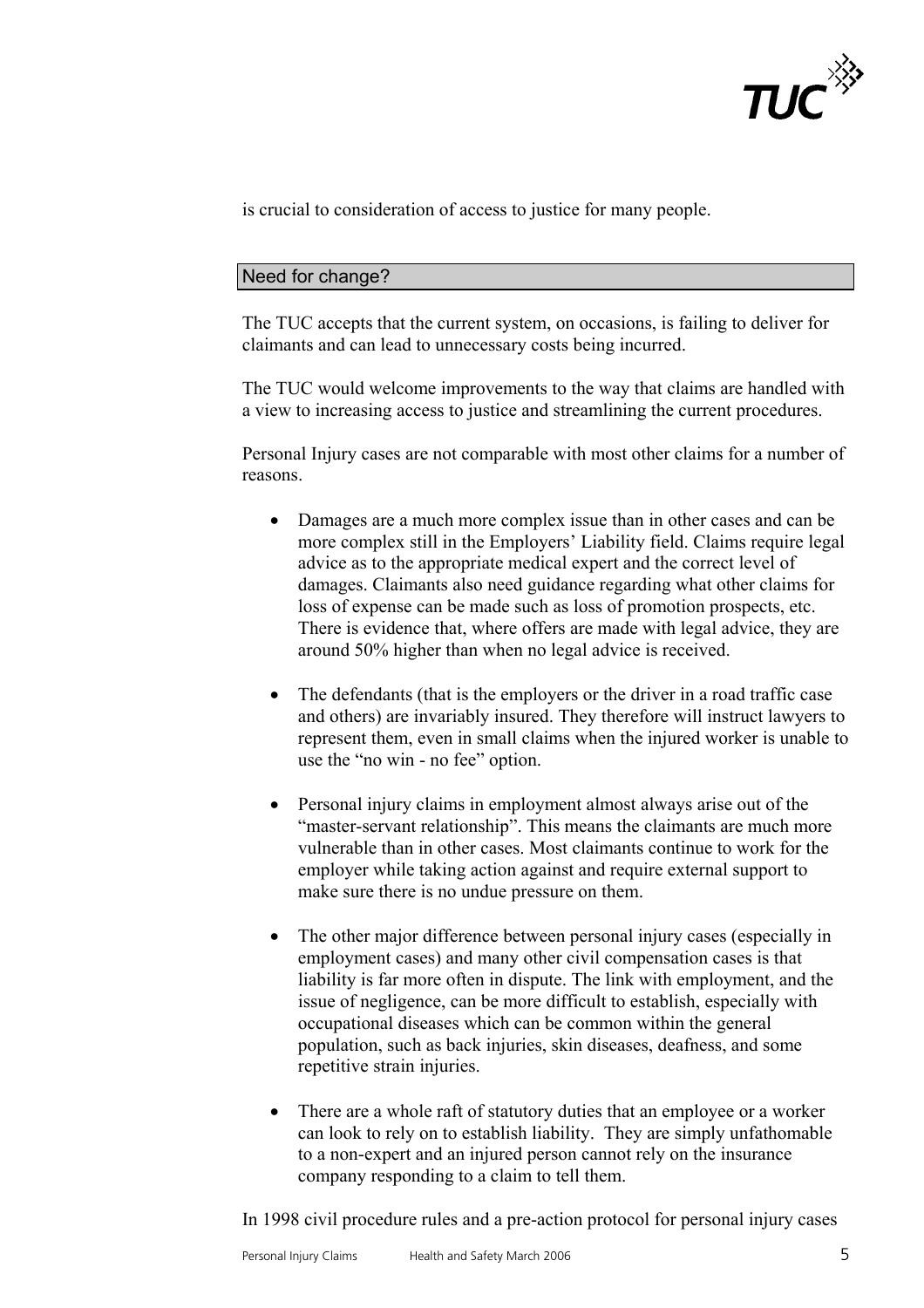

were introduced to promote consistency and best practice between the parties. Where this protocol is used, it makes sure that, from the very start, the claim runs in a way that should allow many cases to be resolved without the need for proceedings to be issued. Where proceedings are begun the protocol should ensure that, as far as possible, the issues be narrowed and expert evidence controlled so that the proceedings can be run proportionately.

Sadly these protocols are often ignored. In particular liability is not admitted until the final stages of a case. This means that unnecessary evidence is collected to prove negligence, at the same time medical evidence is collected and often duplicated. This leads to lengthy delays and great increases in the proportion of costs in personal injury cases. The Association of British Insurers (ABI) estimates that the average employers liability claim takes an average of 1,000 days to get compensation to the claimant.

Although the pre-action protocols have made a slight difference, (a 5% drop in claimants legal costs and a 10% drop in defendants legal costs), the real savings would have been much greater had the procedures been enforced. In practice there are no real sanctions against those who do not follow the procedures, and there is evidence that, in many cases, it is simply ignored by the defendants.

This means that, according to the ABI, the costs in employers and public liability cases are an average of 37% of the value of the final settlement. In cases below £5,000 the average claimants' costs is 93% of the damages. This has been viewed as "disproportionate" in comparison with other legal claims involving damages, although this is not actually the case. The average costs in motor claims, for example, are 38% of the settlement.

The current procedures allow defendants to challenge any claim they believe to be unreasonable through the costs assessment process, however challenges, when they do take place, rarely lead to any substantial reductions. This is because they are both appropriate and proportional.

#### **Case Study**

If proof were needed about the arguments and problems insurers can create in personal injury cases, even those that are road traffic just look at Janet Tyndall v Battersea Dogs Home in the High Court on 16 September 2005. In that case "The Claimant was proceeding around a roundabout to take the second exit when the Defendant's vehicle, travelling in the wrong direction, drove into collision with the Claimant" liability was still at trial on 9 August 2004, when the Judge awarded £3,345.67 inclusive of interest. The Claimant had offered to accept £2,672 over a year earlier, but the Defendant's insurers chose to reject it. This sort of action by insurers drives up the average costs that they complain about.

Costs must also be seen in comparison with the levels of damages. Seven years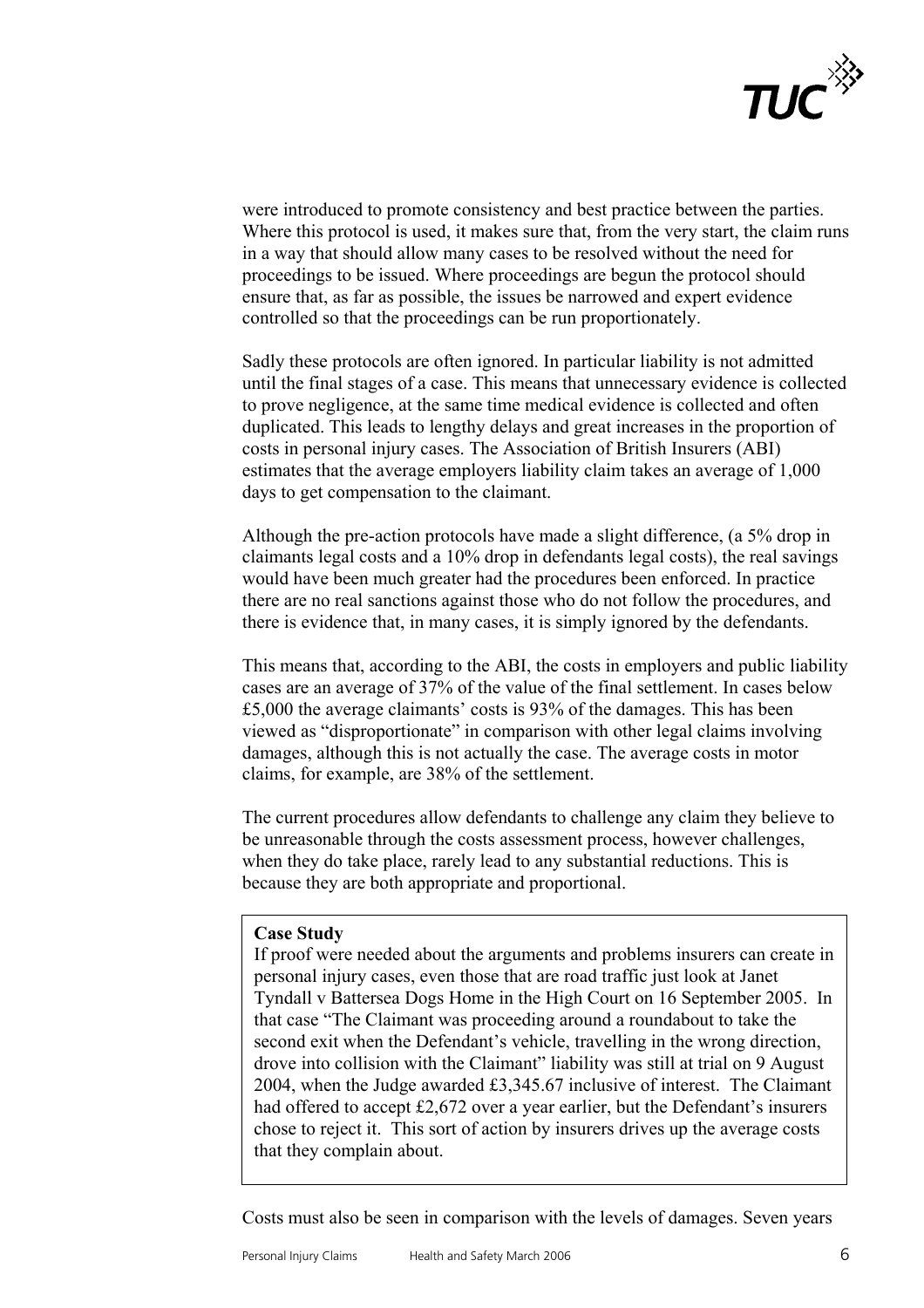

ago the Law Commission recommended raising the damages for non-pecuniary loss in personal injury cases by increasing them to up to double the current rate. Since then no action has been taken. The average case settled by a trade union is £4,430. Many of these cases involve a long-term injury, loss of earnings, or considerable pain and suffering. It is therefore not the costs that should be seen as disproportionate, but the damages.

The reality is the compensation payments in the UK are much lower than in many other countries. They are based on compensating the actual loss and even where there is dehabilitating and life destroying disease the compensation is never more than that outlined in the guidance that is given to judges

#### Small claims limit

Because of the large number of "low value" claims, the insurance industry has sought to raise the small claims limit in personal injury cases.

At the moment personal injury claims which are likely to lead to a payment of general damages for pain and suffering less than £1,000 are subjected to the small claims procedures. This means that no legal costs are recoverable. There have been proposals to increase this to a number of levels including, most recently, £2,500 and £5,000.

A level of £2,500 would mean that between 40 and 50% of cases would no longer be able to be pursued using the current court procedures. A figure of £5,000 would mean that roughly 75% of cases would be excluded.

While this may seem attractive on the face of it, placing personal injury claims into the small claims track would mean that the claimant (that is the injured worker) would almost always be legally unrepresented. However the defendants, the businesses and their insurers, are almost always legally represented even in the small claims court. The ABI has confirmed that were the small claims limit to be lifted, they would continue to use lawyers in almost all cases. This moves the goal posts even further away from the claimant and will reduce access to justice even further.

It is completely unacceptable to expect an injured person to run their own case. Most people know nothing about how to get medical reports, let alone how to build a case to prove the other side injured them through negligence.

Solicitors are involved in the process for good reason and you cannot expect a person who has no legal training to be expected to work out how much compensation they may be entitled to.

Raising the limit would also make it impossible for trade unions to support about half or more of those they are currently able to represent. Under the present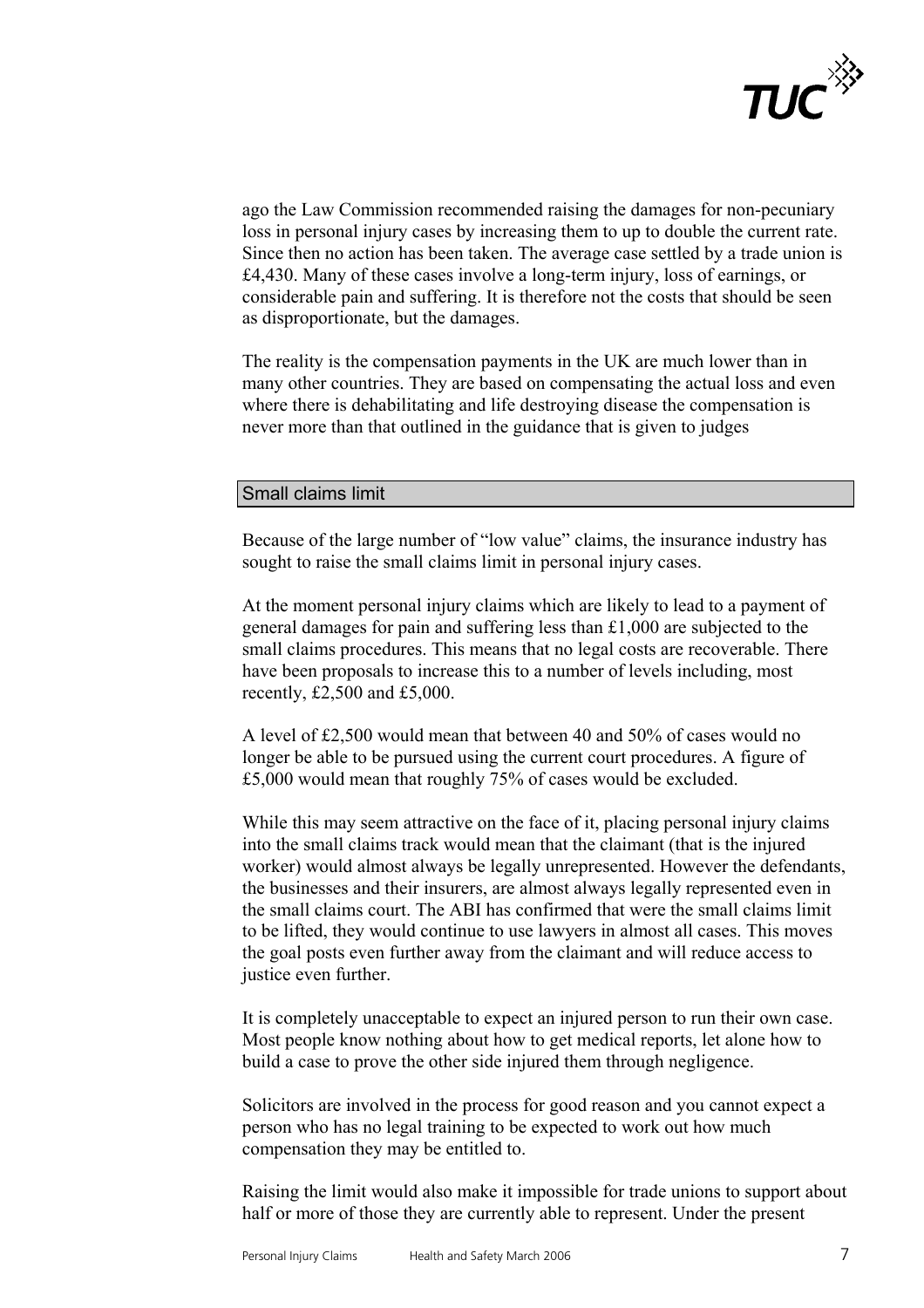

system unions' costs in processing claims are recovered through their solicitors. This means that unions can provide this service for free to their members, regardless of whether they win or lose.

Were these small claims limits to be increased, the only winners would be the insurers and those employers who are negligent. Instead claimants would be at the mercy of insurers who would be effectively the final arbiters in whether to pay, and if so, what level of compensation to pay.

It has been argued that personal injury claims under £5,000 can be taken into the "small" claims procedure. The idea that £5,000, or even £2,500, is a small amount shows a complete lack of understanding of the position of most people making claims where it represents several months income. It is also these claims which represent injuries that are usually the most preventable. Were they not to be pursued by the claimants there would be far less incentive on employers to prevent these injuries. This would have a considerable impact on the Governments targets for reducing sickness absence.

Insurers have also called for more fixed costs in personal injury cases. They claim that this will reduce costs if solicitors have a fixed fee for handling cases. Fixed costs give insurance companies an incentive to draw out cases to the limit of costs, so that the claimant's representative has no incentive to fight on even though the client has not received a fair offer. Fixed costs would also mean that solicitors would be more reluctant to take on claims that might prove complex. Fixed costs would just be another way of increasing the advantage that the insurer has in the process and reducing the right of working people to justice.

Calls have also been made for a tariff system on compensation, or a computerised system of damages. All such systems have proved to be fundamentally flawed and vulnerable to erosion – from the Worker's Compensation Scheme, through the National Insurance scheme in 1946, to schemes currently in force in the UK and elsewhere.

The reality is that assessment of damages is not as simple as pricing vegetables. Judicial assessment of damages has grown up over many years, and although it can be based on guidance from the Judicial Studies Board, this is a range which can reflects the variations in individual cases and even that does not apply to all cases. In addition, in Personal Injury cases, the bulk of the settlement is more likely to be loss of earnings. An example of a seriously flawed tariff scheme is the Criminal Injuries Compensation Scheme.

#### Proposals for change

However trade unions are not adverse to change. They are keen to work with other stakeholders such as insurers, the Department for Constitutional Affairs (DCA) and employers to reduce frictional costs and speed up the process if that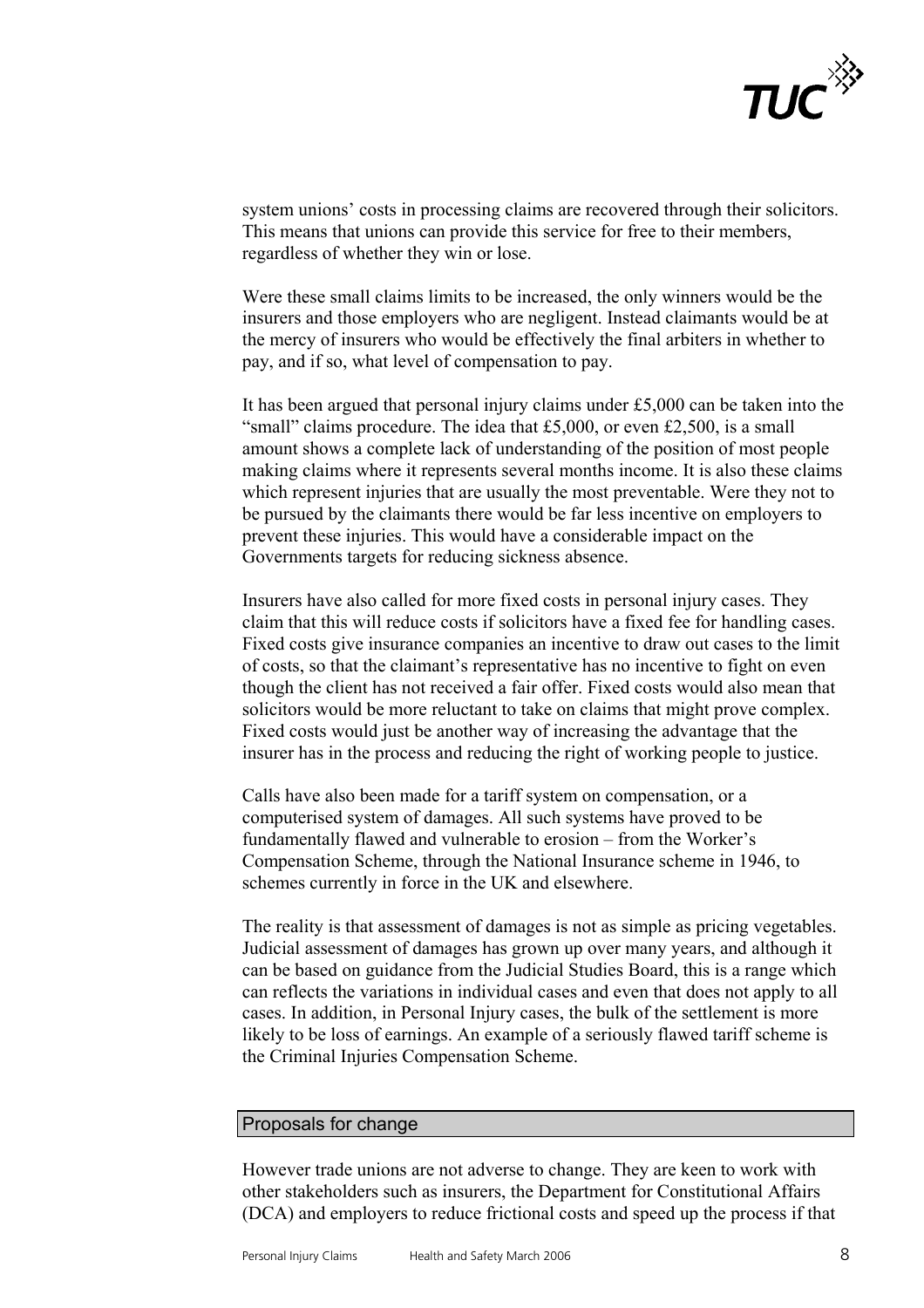

provides better access to justice.

That means ensuring that standards, service delivery and lawyer access are either maintained or improved.

The TUC believes that change must be driven by desire to improve justice for all who have suffered injury through no fault of their own. Any changes must be based on the fundamental right to claim just compensation for loss and injury arising from fault or negligence. The TUC is keen to keep the costs to employers, the state and insurers to a minimum while increasing the ability of workers to claim their just entitlement simply and speedily and at no cost to them.

Many of the drivers for change have not reflected these ideals. Instead the impetus for revision to the current procedure has come as a result of difficulties within the insurance industry in setting appropriate premiums in the past, the high cost of asbestos-related claims, the failures in adhering to the timescales in the current personal injury protocols and thus reduce the need for investigative costs, and the inability of employers to reduce the level of absence caused by work-related injury or illness.

The TUC is however eager to ensure that the system does deliver effectively, and efficiently. As such we wish to make a number of proposals on how the current system can be either improved or made more effective.

#### **1. Pre action protocols**

There is a lot of frustration that the new procedures introduced following the Woolf reforms have not had the expected impact. There is major concern among both unions and lawyers that courts are not using their enforcement powers, in particular over timescales, and this has meant the expected reductions in costs and savings in time have not been seen.

The TUC recommends that the DCA should investigate the extent to which the existing protocols are not being adhered to, and the reasons for that. The TUC would recommend that sanctions be developed to ensure greater compliance. We believe that failure by defendants to comply with the timescales should result in an automatic reversal of the burden of proof, or a deemed admission, after a certain time. In addition notification from the insurers of an intention to defend, followed by a failure to do so, should also be followed by a penalty.

## **2. Medical costs**

One of the causes of high costs is often medical reports. The TUC wishes to see an end to regular examination of medical records, most of which are irrelevant in the great majority of cases. We would wish to see the claimants' lawyers obtaining evidence from a medical expert. Doctors are now well used to complying with their overriding obligation to the courts, which will continue. Insurers could apply to court, explaining their grounds for wishing to seek an alternative opinion if they believe this to be appropriate.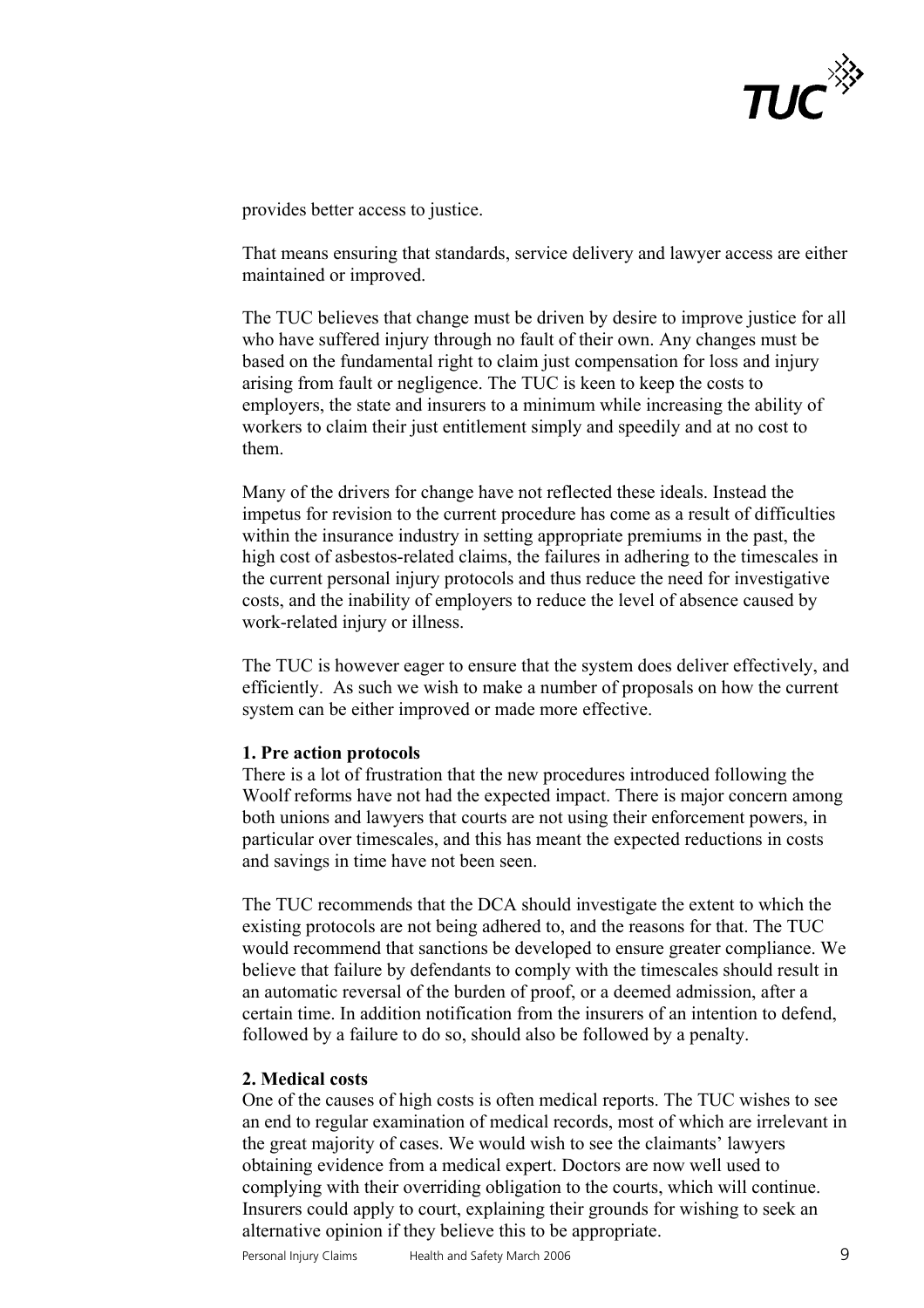

# **3. Early admission of liability**

The earlier the defendants, or insurers, admit liability, the lower the costs, and, hopefully, the quicker a settlement. Early admission is therefore in everyone's interests.

Although procedures are already there to help the insurers consider a claim and make a decision on liability before court proceedings can begin, these protocols front load cost and consideration could be given to whether or not a short period of time could be given to insurers to respond to a claim, giving an indication of whether they admit liability, prior to the pre action protocol being used and before any costs be incurred. This would benefit both insurer and the insured and lead to significant savings of costs of investigation and consideration of the issue which in many cases is not in dispute. It would however only be effective in reducing costs if the insurers and the employers were able to develop procedures which would allow such admissions of liability to be made quickly.

## **4. Rehabilitation**

The TUC recognises that early access to rehabilitation is in the interest of both workers and employers and is a way of reducing costs, however only 12.5% of UK employers provide any access to rehabilitation services.

We are eager to work closely with insurers and the Department for Work and Pensions (DWP) in developing practical proposals for rehabilitation. An early return to work can greatly reduce damages.

The insurance industry has made some considerable progress in delivering rehabilitation following serious motor accident injuries. This needs to be extended to other injuries and illnesses. There is growing evidence that early interventions make a considerable difference to the amount of time that a person is absent from work, or even whether or not they ever return to work, where they have a musculoskeletal disorder or a stress related mental health condition.

The TUC hopes that much greater access to rehabilitation can be developed for occupational injuries and illnesses. This would have a major impact in reducing the level of damages payable following personal injury and illness, in particular in respect of claims for lost earnings. We support the call from the ABI for greater provision of rehabilitation, a transparent accreditation system and changes to the tax regime.

The TUC is also concerned that many personal injury claims include payments for compensation following dismissal by the employer. The insurance industry and government should ensure that better procedures are in place to protect workers from those employers who take precipitative action to dismiss those who are injured.

# **5. Prevention**

Personal Injury Claims and Health and Safety March 2006 10 The greatest gains in reducing the number of personal injury claims can be made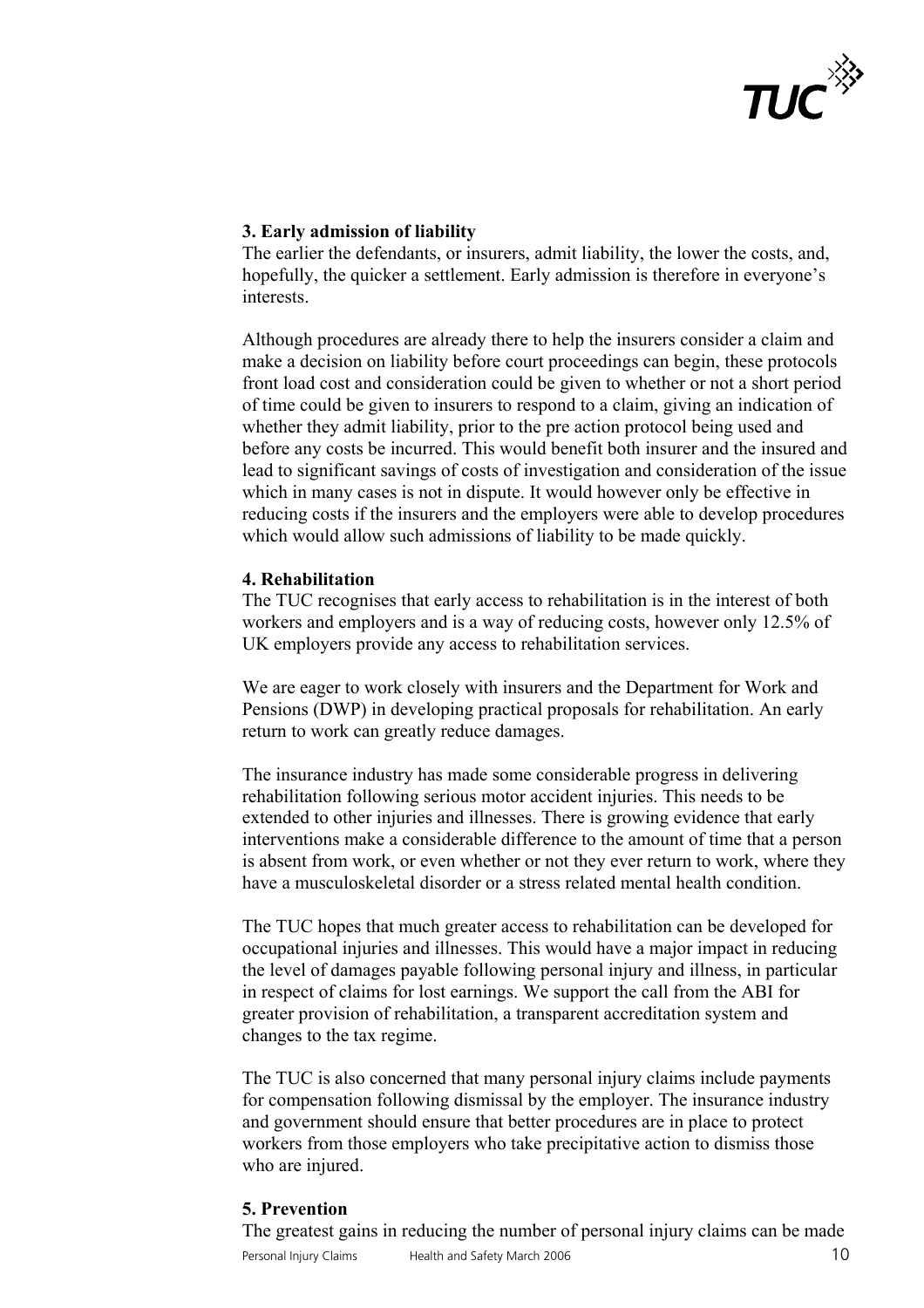

through preventing such injuries happening.

The Health and Safety Commission (HSC) and the Government have jointly developed a revitalising strategy aimed at reducing the amount of absence caused by occupational injury and sickness by 30% over a 10-year period. This strategy has the support of all stakeholders.

The TUC believes that there is a case for much closer linkage between current accident and injury rates within a particular employer and insurance premiums. At present very good employers, who do take prevention seriously, often have almost the same employers' liability compulsory insurance rates as those who flaunt health and safety rules and regulations.

Greater use of "no claims bonuses", health and safety audit tools such as CHAPSI and lower insurance rates for those who consult with their employees and recognise trade unions, will all provide much greater incentive for employers to prevent injuries happening.

At present the only incentive for employers, apart from the moral imperative, is the fear of prosecution. Given that the average employer gets a visit from the enforcing authorities once every eight to twenty years, the deterrent factor is minimal.

In addition to the role played by insurers, changes can also be made to the personal injury system to encourage prevention. The TUC recommends that the Government looks at developing systems to penalise employers who persistently injure their employees. This could include automatic increases in damages awarded by the courts where allegations of previous similar accidents and complaints can be proven.

Such a "penalty" on employers who repeatedly breach health and safety legislation, or who do not act to prevent accident or injuries reoccurring, would act as an incentive to prevent injury and reduce claims. It would compliment the work of the HSC without adding to its burden.

In addition those employers who do not comply with the statutory obligation to conduct a risk assessment could also be penalised to the same effect, thereby encouraging compliance with good health and safety practice and the law.

#### **Conclusions**

The TUC, and the trade unions, are eager to work with the DCA, insurers, employers, lawyers and others to improve the current system.

However most of the current "problems" that have been identified are not with the actual compensation system itself but by the way in which procedures are